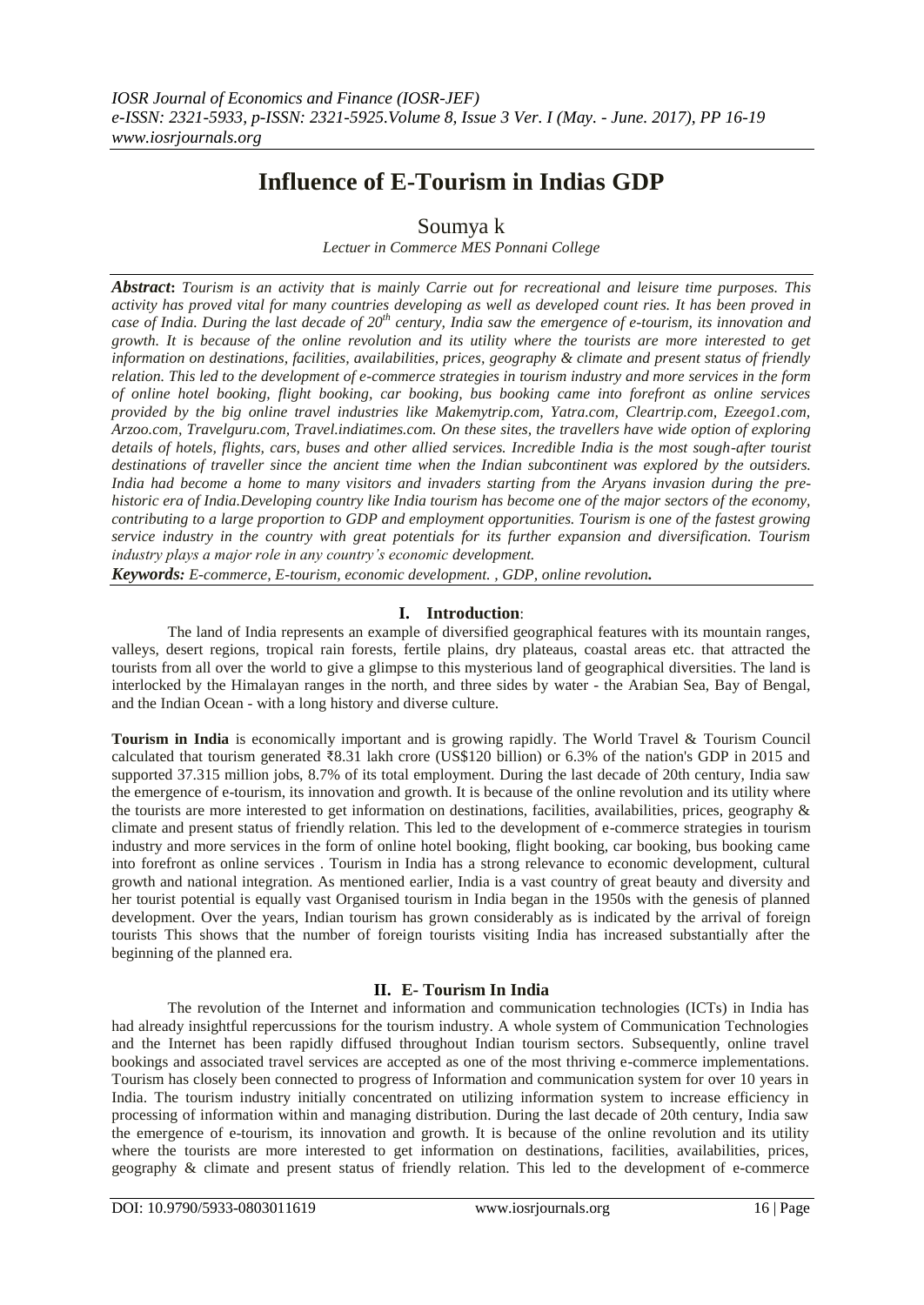strategies in tourism industry and more services in the form of online hotel booking, flight booking, car booking, bus booking came into forefront as online services provided by the big online travel companies such as Travelchacha.com, Makemytrip.com, Yatra.com, Cleartrip.com, Ezeego1.com, Arzoo.com, Travelguru.com, Travel.indiatimes. 5 com, ixigo.com, travelocity.co.in etc. On these sites, the travellers have wide option of exploring details of hotels, flights, cars, buses and other allied services. At present, the information and communication technology supports all operative, structural, strategic and marketing levels to facilitate global interaction among suppliers, intermediaries and consumers around the world and Indian players. Now in India the online travel bookings and associated travel services are recognized as one of the most successful ecommerce implementations. Many tourism-related organisations had to go through a major business processes re-engineering to capitalise on the emerging technologies in order to transform their service process and data handling to match the global standard. More specifically, the opening up of the Indian market for foreign players and the changes in the aviation industry policy attracted large number of international players across the world to establish their business centres in India.

The foreign players were brought in their technical know how's and their innovative business process into the Indian market that contributed to the forceful adoption on technology and information system of tourism players to stay alive in the competitors. The global business dimension also increased the demand of international consumptions and tourism related services both domestic and international, which made the tourism associates to re-engineer their products and process to match the expectation of the market. According to 2013 CNN global travel survey, India is now one of the top tourism destinations in Asia as it has received 3.3 million foreign tourists during the first half of this year. Currently the Indian market is well equipped and competitive as any of the international tourism market across the world as it was able to adapt to the rapidly changing IT enabled tourism process and service delivery by partnering with international participants. The amount of foreign direct investments (FDI) inflow into the hotel and tourism sector during April 2000 to April 2013 was worth US\$ 6,664.20 million, as per data provided by Department of Industrial Policy and Promotion (DIPP), Ministry of Commerce.

#### **III. E-Tourism Players**

The main actors in the tourism industry include governments, tour operators, hotels, airlines and other transport operators, and tourists or consumers. Each of these actors has a stake in the development of the electronic market. Each is expected to be affected in different ways by the changes brought about by electronic commerce. The concerns and interests of these stakeholders need to be addressed in order to ensure that changes are managed and promoted to the benefit of all. Each of these players utilise information and communication technology in their processes to complement each other on making e-tourism efficient. Some of the e-tourism activities performed by the main stakeholders are discussed below.

- *E airlines*
- *E hospitality*
- *E destination*
- *E travel agency*
- *E tour operators*

### **3.1.E airlines:**

E-airlies focus on the following aspects:

- $\Box$  Improving the accessibility,
- Customer relationship and their business associates;
- Electronic bookings
- Online ticketing;
- Yield management
- E-auctions for very last minute available seats
- Disintermediation and restructuring of agency charge schemes
- $\Box$  Increasing the productivity of the new channel in electronic distribution

Players like Air Asia, Tiger airways, all classical examples for e-airlines that work on customising the services based on the customers to work out on low cost fares. The electronic mode allows the customers to choose the options on unbundled packages in terms of travel insurance, additional luggage, Food, Choice of seat etc. The Air Asia Web page displaying the online air ticket information and promotions, the web page contain provisions for checking availability, flight information, cost, etc. These web pages are easy and customer friendly and keeps promoting their e-airline initiatives through news papers, through promotions.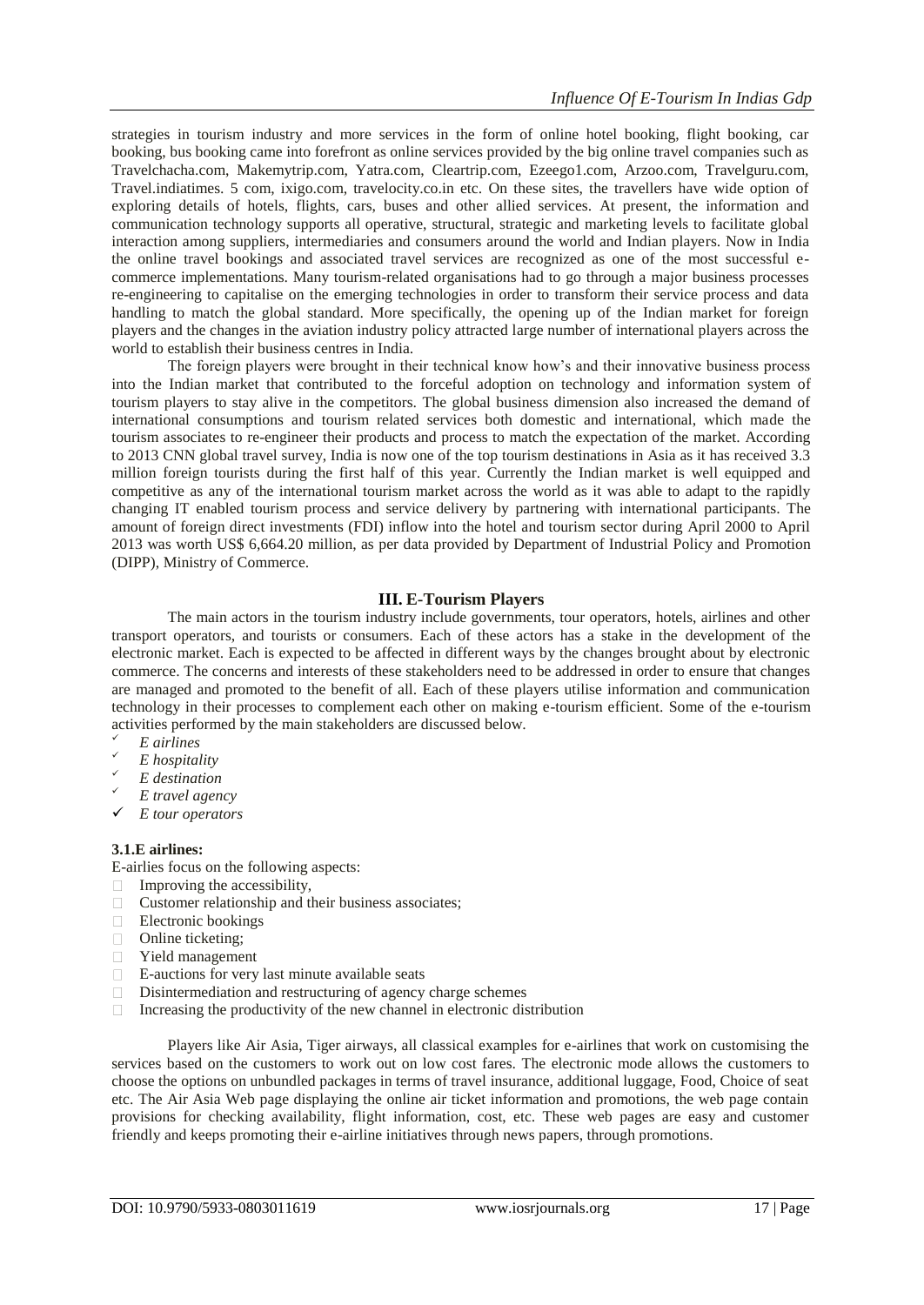# **3.2. E-Hospitality**

As they do not have extensive ICT departments and expertise, they can easily access up-to-date applications and benefit from the collective knowledge accumulated by ASP providers without having to invest extensively in technology or expertise building e-hospitality is beyond just distributing, servicing, as it offers more than that by supporting proven hospitality and technology products for the Hospitality Industry. Additionally, e -Hospitality offer support and services beyond just that of a front desk system vendor, therefore it is postured to assist properties with all aspects of the front desk and associated guest amenities from the phone system and voice mail to Pay per View (PPV) movies, secure high speed in rooms, lobby kiosks, and even guest printing/faxing from the guest rooms.

One of the most promising developments in hospitality is 'application service providers (ASPs)'. ASPs will be increasingly more involved in hosting a number of business applications for hospitality organisations. ASPs are ideal for hotels, especially for smaller- to mid-sized ones, that want to leverage the best vertical and enterprise support applications on the market without having to deal with the technology or pay for more functionality than

#### **3.3 E-Tour Operators**

Leisure travellers often purchase "packages," consisting of charter flights and accommodation, arranged by tour operators. Tour operators tend to pre-book these products and distribute them through brochures displayed in travel agencies. Recent times in India, the tour operators realised the benefits of utilising communication technology in organising, promoting, distributing and coordinating their packages. Gradually, all major tour operators developed or acquired databases and established electronic links with travel agencies, aiming to reduce their information handling costs and increase the speed of information transfer and retrieval. This improved their productivity and capacity management whilst enhancing their services to agencies and consumers. Tour operators also utilised their CRSs for market intelligence, in order to adjust their supply to demand fluctuations, as well as to monitor the booking progress and productivity of travel agencies.

## **3.4. E-Travel Agencies**

Information and communication technology has become a major tool for travel agencies as they provide information and reservation facilities and support the intermediation between consumers and principals. Travel agencies operate various reservation systems, which mainly enable them to check availability and make reservations for tourism products. Until recently GDSs have been critical for business travel agencies to access information and make reservations on scheduled airlines, hotel chains, car rentals and a variety of ancillary services. GDSs help construct complicated itineraries, while they provide up to-date schedules, prices and availability information, as well as an effective reservation method. In addition, they offered internal management modules integrating the "back office" (accounting, commission monitor, personnel) and "front office" (customers' history, itinerary construction, ticketing and communication with suppliers).

#### **3.5. E-Destinations**

Destinations are amalgams of tourism products, facilities and services which compose the total tourism expertise under one brand name. Traditionally the planning, management and coordination functions of destinations have been undertaken by either the public sector (at national, regional or local level) or by partnerships between stakeholders of the local tourism industry.

# **IV. Contribution Of E Tourism In Indian GDP**

The **Tourism sector of Indian economy** is at present experiencing a huge growth. The Tourism sector of Indian economy has become one of the major industrial sectors under the Indian economy. The tourism industry earns foreign exchanges worth **`** 21,828 core. Previous year the growth rate of the tourism sector of Indian economy was recorded as 17.3% .

The growth in the tourism industry is due to the rise in the arrival of more and more foreign tourists and the increase in the number of domestic tourists. Indian Tourism offers a potpourri of different cultures, traditions, festivals, and places of interest. There are a lot of options for the tourists. India is a country with rich cultural and traditional diversity. This aspect is even reflected in its tourism.

The travel and tourism industry contributed a total of 124.8 billion U.S. dollars to GDP in India in 2015 – [this accounted for approximately six percent of India's total GDP.](https://www.statista.com/statistics/263771/gross-domestic-product-gdp-in-india/) The industry directly provided more than 23.5 million jobs in that year. A 2014 study found that India was one of the [fastest-growing tourism](https://www.statista.com/statistics/303381/fastest-emerging-tourism-destinations-worldwide/)  [destinations worldwide.](https://www.statista.com/statistics/303381/fastest-emerging-tourism-destinations-worldwide/) Placed eleventh in the list, the direct contribution of travel and tourism to GDP in India was expected to grow an average of 6.4 percent annually between 2014 and 2024.

In 2015, there were 8.03 million international tourist arrivals in India. This was a large increase from the 2.65 million seen just 15 years earlier in 2000. The [largest source market for visitors to India](https://www.statista.com/statistics/207005/foreign-tourist-arrivals-in-india-in-2010--by-source-country/) was the